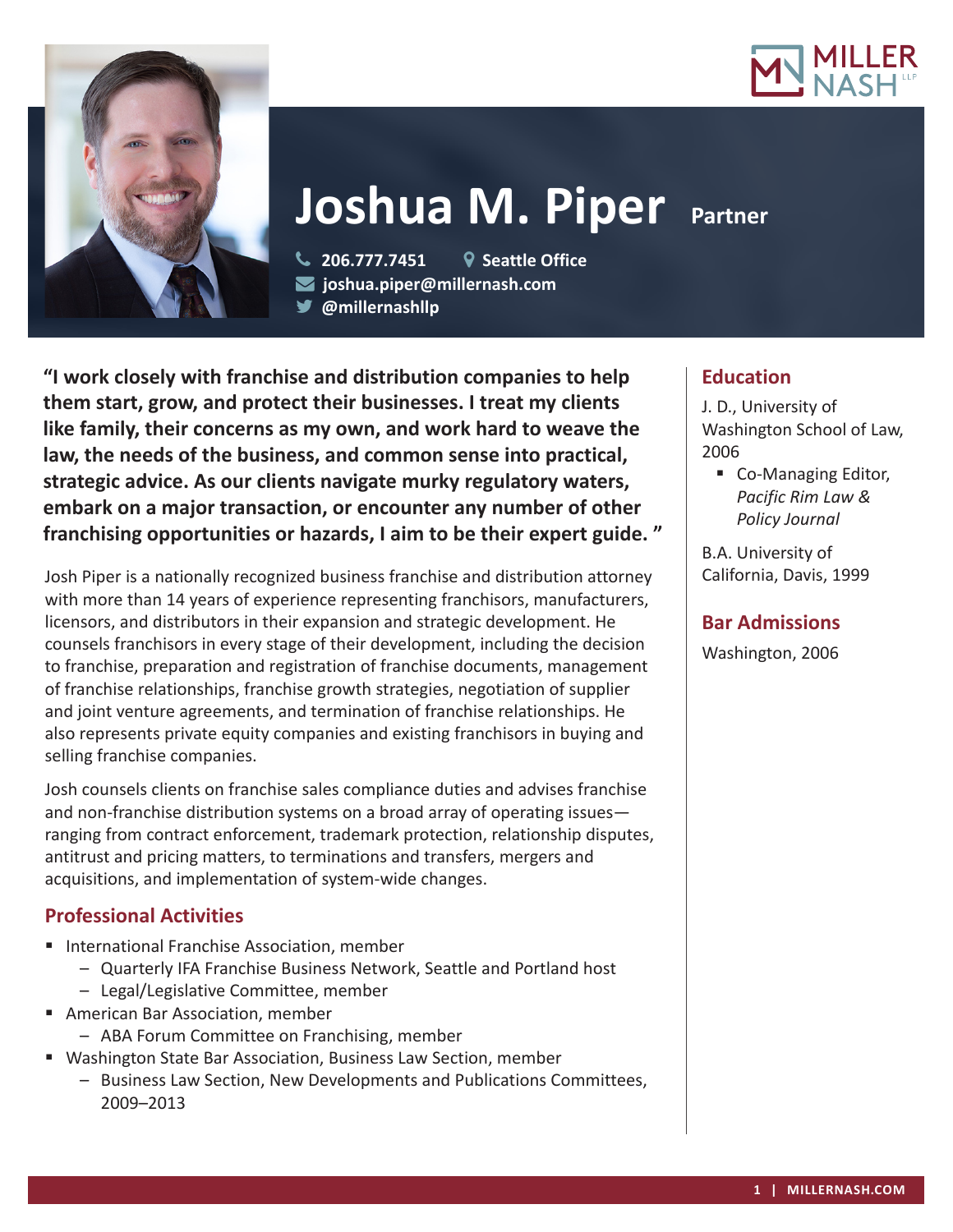

# **Civic Activities**

- Seattle Tilth
	- board of directors, 2010-2017
	- vice president, 2014-2017
- King County Bar Association
- Legal Services for the Homeless, past legal clinic coordinator
- EOS Alliance (formerly Northwest Environmental Education Council), board member, 2006-2009

## **Representative Experience**

#### **Franchise & Distribution**

- Prepare initial franchise disclosure document and related agreements for a new drive-thru coffee and energy beverage concept.
- **Prepare initial franchise disclosure document and related agreements for a new tourism marketing franchise** system.
- Serve as outside franchise and transactional counsel to foreign skincare company in licensing rights to franchise in the U.S.
- Handle franchise registration and sale compliance in all jurisdictions.
- **Structure license relationships for expansion in nontraditional locations.**
- Advise on the conversion of unbranded business units to franchised locations.
- **Prepare master franchise, area representative, and area development contracts.**
- Represent clients in the acquisition of a franchise system, including conducting franchise due diligence, negotiating financing, and providing lead counsel services.
- Counsel regarding pricing and other antitrust matters.
- **Provide transfer and termination counseling, including preparing transfer consents and termination notices and** enforcement of contract terminations.
- Develop merchandising, distribution, cobranding, license, intranet, ecommerce, distribution, and strategic alliance agreements.
- Advise clients on compliance with business opportunity, franchise, and direct marketing as well as dealer, representative, and agency and distribution termination laws.
- Counsel clients on marketing materials and compliance with advertising and franchise laws.

#### **Business Transactions**

- Counsel to franchisor in acquiring the assets of four separate long-standing franchised businesses to operate through a new affiliate.
- Counsel to company purchasing an existing franchised basketball training business and rights to additional developments.
- Assisted numerous companies with shareholder buyouts and other restructuring transactions.

#### **Publications**

- "Employee No Poaching Clauses in Franchise Agreements: An Assessment in Light of Recent Developments," *38 Franchise Law Journal* 138, coauthor (2018)
- "Cybersecurity: New Front for Attacks on Franchise Model," *Pratt's Privacy & Cybersecurity Law Report* (Jan. 2018)
- "Exemptions and Exclusions Under California Law," Exemptions and Exclusions Under Federal and State Franchise Registration and Disclosure Laws, chapter coauthor (May 2017)